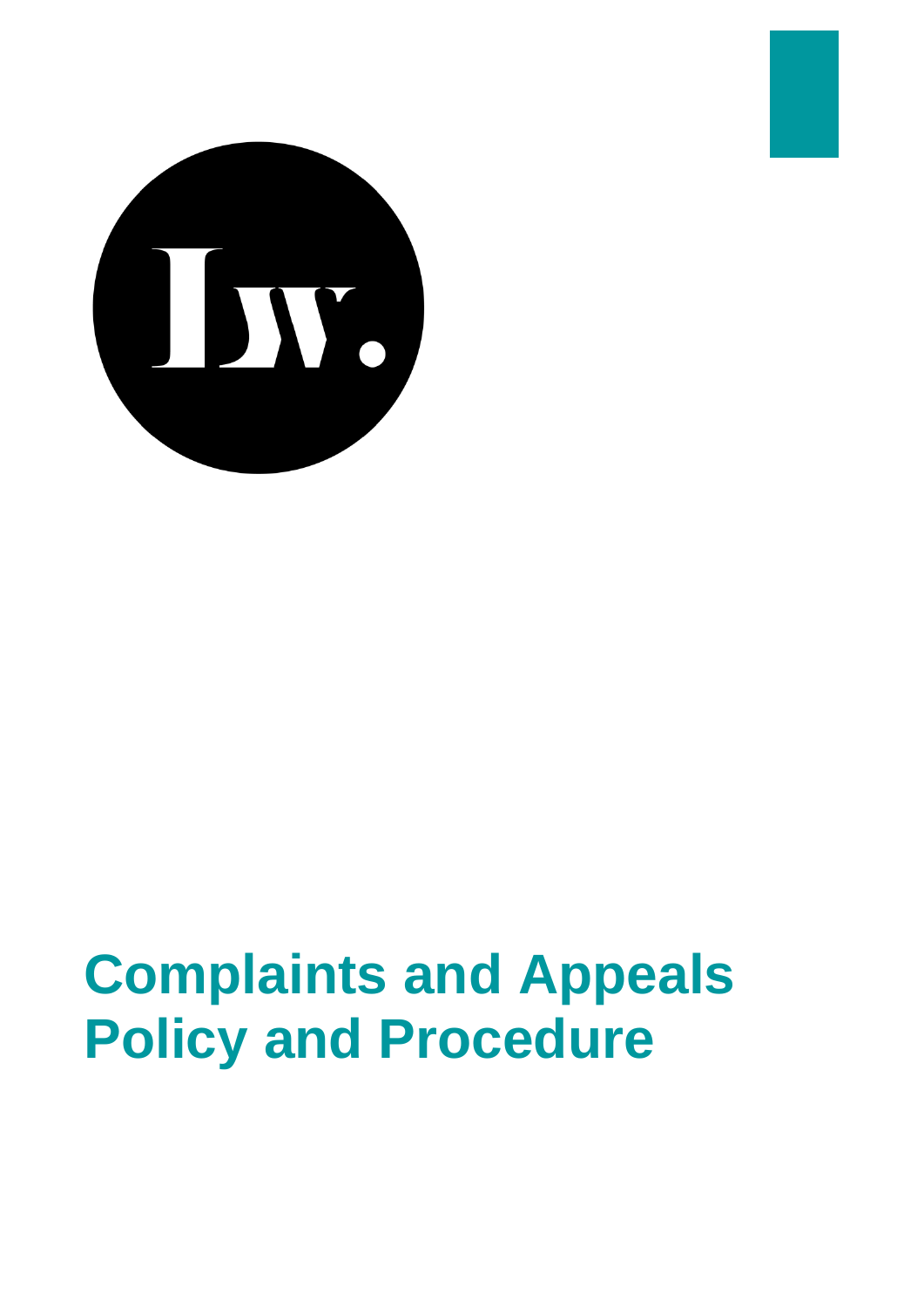## TABLE OF CONTENTS

| 2.             |  |
|----------------|--|
| 3.             |  |
| 4.             |  |
|                |  |
|                |  |
|                |  |
| 5 <sub>1</sub> |  |
|                |  |
|                |  |
|                |  |
| 6.             |  |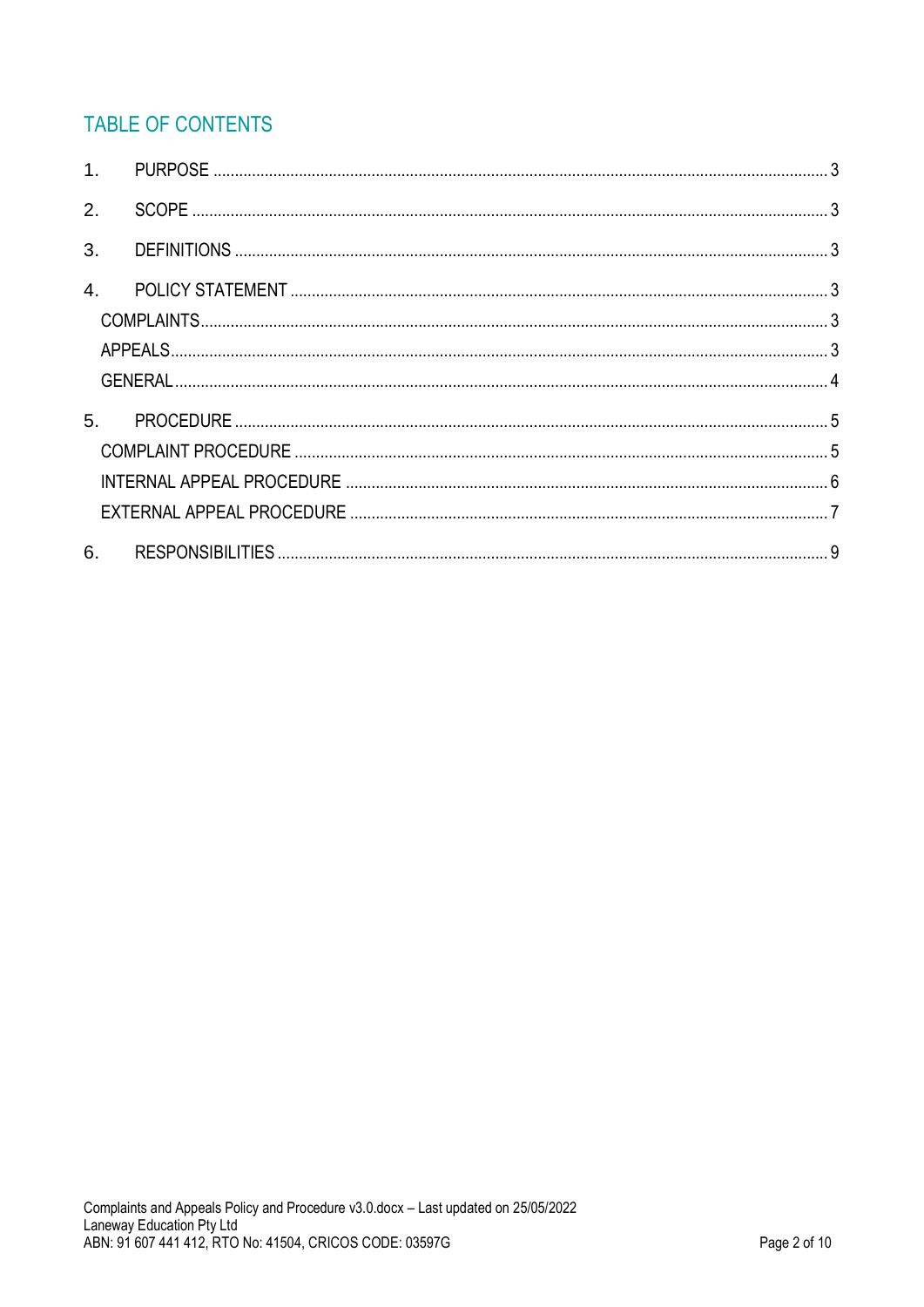## <span id="page-2-0"></span>**1. PURPOSE**

1.1 This document specifies Laneway Education's (the College) complaints and appeals policy and procedure. It sets out guidance to staff and learners regarding learner complaints and appeals relating to academic and non-academic matters.

## <span id="page-2-1"></span>**2. SCOPE**

2.1 This document applies to all staff and learners in the College.

## <span id="page-2-2"></span>**3. DEFINITIONS**

- 3.1 *Complaint*: a statement that something is unsatisfactory or unacceptable.
- 3.2 *Appeal*: to apply for review of decisions, including assessment decisions, made by the RTO or a third-party providing services on the RTO's behalf (if applicable).
- 3.3 *College Senior Management Team*: includes the Head of Product, Head of Growth and the Director: Quality Assurance and Accreditation.
- 3.4 *Academic Matters:* refer to all matters directly related to study activities such as teaching and training, attendance, assessment, progress, course content, facilities, curriculum, trainers, assessors, course materials or course documents such as learning materials, transcripts or qualifications.
- 3.5 *Non-Academic Matters*: refer to all matters not directly related to training and assessment activities such as the enrolment process, payment of fees or other financial matters, contractual matters including withdrawals & refunds, interpersonal matters when interacting with other learners or College staff or stakeholders, student services matters, data management and its privacy and all other matters.

## <span id="page-2-4"></span><span id="page-2-3"></span>**4. POLICY STATEMENT**

## **Complaints**

- 4.1 Learners are entitled to make a complaint about their learning experience at any time should the need arise. A complaint can be about any aspect of our business, and includes issues regarding the conduct of:
	- 4.1.1 the College, its trainers, assessors or other staff;
	- 4.1.2 a third-party providing services on the College's behalf, its trainers, assessors or other staff; or
	- 4.1.3 a learner of the College.
- 4.2 The College encourages learners to attempt to resolve their grievance informally prior to submitting a formal complaint.
- 4.3 Complaints may be submitted by completing the online Complaints Form available on the College website.
- 4.4 The College will ensure the complaints processes will begin within 10 working days of receiving the formal written lodgement of the complaint.

## <span id="page-2-5"></span>**Appeals**

4.5 The College has an appeals policy to manage requests for a review of decisions, including assessment decisions, made by the College or a third-party providing services on the College's behalf (if applicable).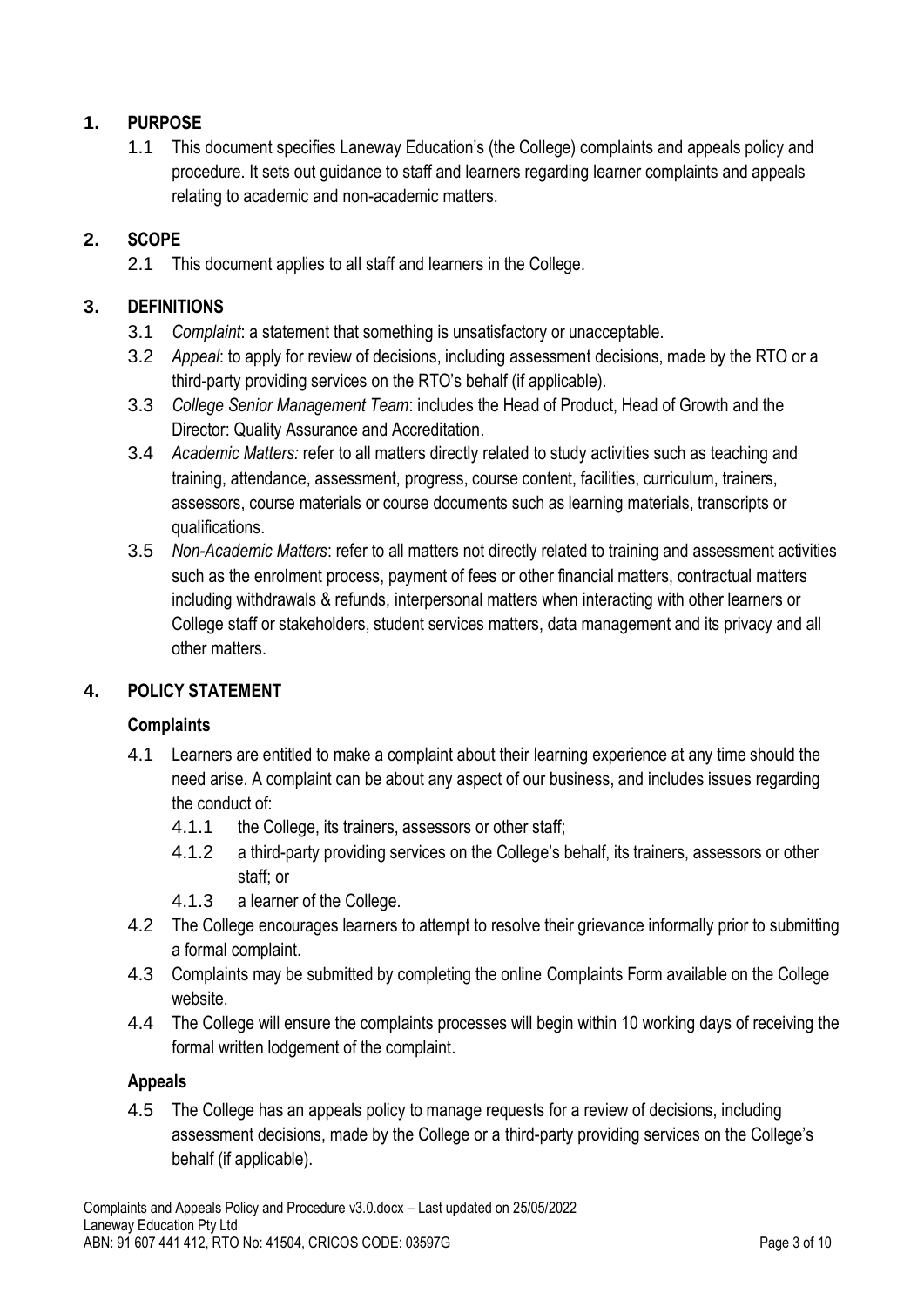- 4.6 Learners are entitled to appeal assessment outcomes, complaints handling outcomes and general decisions if they feel they are unjust.
- 4.7 Learners can appeal assessment decisions, complaints handling outcomes or general decisions up to fifteen working days after they have been informed of the decision.
- 4.8 The College encourages learners to attempt to resolve their grievance informally prior to submitting a formal internal appeal.
- 4.9 Internal appeals may be submitted by completing the online Appeals Form available on the College website.
- 4.10 The College will ensure the internal appeals processes will begin within 10 working days of receiving the formal written lodgement of the internal appeal.
- 4.11 The College will ensure that the internal appeal decision maker is independent of the decision being reviewed.
- 4.12 Learners are also entitled to access the external appeals process at minimal or no cost if not satisfied with the result or conduct of the internal complaint handling and appeals process.

## <span id="page-3-0"></span>**General**

- 4.13 The College is committed to maintaining an effective, timely, fair and equitable complaints and appeals handling system that is easily accessible to learners. This is achieved by:
	- 4.13.1 Having a culture that views complaints and appeals as an opportunity to improve the College systems and processes;
	- 4.13.2 Having a complaints and appeals handling system that is confidential and learner focused;
	- 4.13.3 Having a complaints and appeals policy and procedure that aims to resolve any issues internally wherever possible.
	- 4.13.4 Handling complaints and appeals promptly, objectively and sensitively, ensuring the principles of natural justice and procedural fairness are adopted at every stage of the complaint and appeal process;
	- 4.13.5 Ensuring the *Complaints and Appeals Policy and Procedure* is publicly available at all times via the College website;
	- 4.13.6 Directing all prospective learners to the *Complaints and Appeals Policy and Procedure*  prior to making a decision to enrol with the College;
	- 4.13.7 All learners are given information about the *Complaints and Appeals Policy and Procedure* during their orientation program;
	- 4.13.8 Encouraging the parties to approach a complaint or appeal with an open view and to attempt to resolve problems through discussion and conciliation;
	- 4.13.9 Ensuring that the views of all parties to a complaint or appeal are respected, and not discriminated against nor victimised;
	- 4.13.10 Provide the opportunity for a learner to formally present his or her case;
	- 4.13.11 Ensuring complaints and requests for an appeal are acknowledged in writing and finalised as soon as practicable;
	- 4.13.12 Implementing the internal complaints and appeals policy and procedure at no cost to the learner;
	- 4.13.13 Ensuring there is consistency in the handling of complaints and appeals;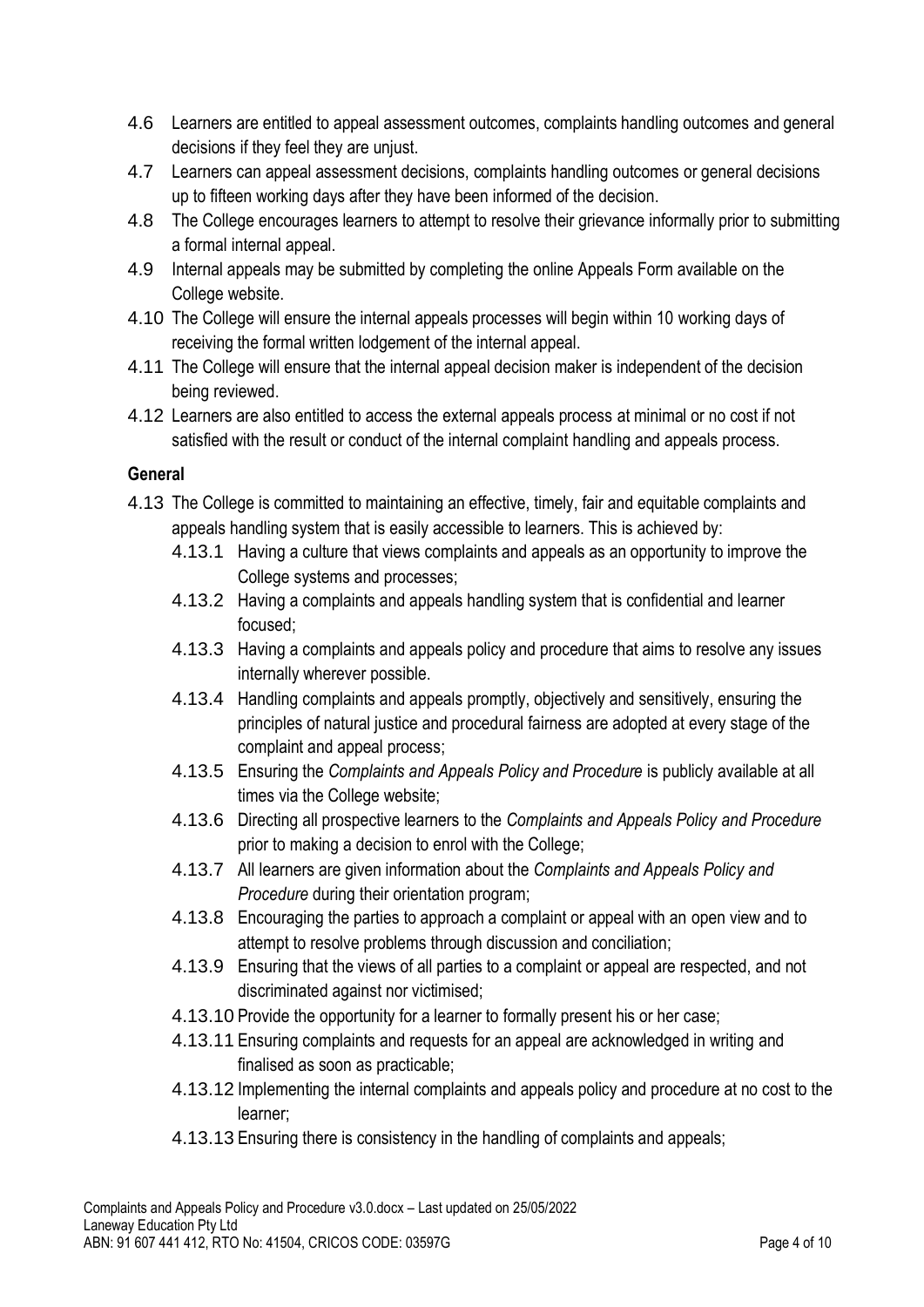- 4.13.14 Informing the learner that, at any stage during the complaint or appeal process, they are entitled to be assisted or accompanied by a support person;
- 4.13.15 Advising the learner of his or her right to access the external appeals process at minimal or no cost if the learner is not satisfied with the result or conduct of the internal complaint handling and appeals process.
- 4.13.16 Maintaining a learner's enrolment whilst a complaint or appeal is in progress and the outcome has not been determined.
- 4.13.17 Providing the learner with a written statement of their complaint or appeal outcome at the conclusion of the process, including details of the reasons for the outcome;
- 4.13.18 Ensuring that where the outcome of a complaint or appeal process has highlighted a systemic College issue, the CEO implements appropriate rectification action to prevent the issue reoccurring.
- 4.14 Where the College considers more than 60 calendar days are required to process and finalise the complaint or appeal, the College will:
	- 4.14.1 Inform the complainant or appellant in writing, including reasons why more than 60 calendar days are required, and
	- 4.14.2 Regularly update the complainant or appellant on the progress of the matter.
- 4.15 The College:
	- 4.15.1 Securely maintains records of all complaints and appeals and their outcomes, and
	- 4.15.2 Identifies potential causes of complaints and appeals and takes appropriate corrective action to eliminate or mitigate the likelihood of reoccurrence.

## <span id="page-4-1"></span><span id="page-4-0"></span>**5. PROCEDURE**

## **Complaint Procedure**

- 5.1 Learners should initially attempt to resolve a complaint through an informal process directly with the person involved. This aims to resolve the complaint as quickly and as close to the source of complaint as possible.
- 5.2 If an attempt to resolve a complaint informally with the person involved is unsuccessful, or the learner is unsatisfied with the outcome, the learner is encouraged to request a meeting with a member of the College Senior Management Team to discuss the matter.
- 5.3 The member of the College Senior Management Team will attempt to resolve the complaint informally at the meeting. If required, the member of the College Senior Management Team will commit to investigating the matter and arrange a follow up meeting with the learner to discuss the outcome of investigation and offer a solution if necessary.
- 5.4 If the attempt to resolve the complaint informally with the assistance of the member of the College Senior Management Team is unsuccessful, or the learner is unsatisfied with the outcome, the learner is invited to lodge a formal complaint using the online Complaint Form available on the College website.
- 5.5 After the learner has lodged a complaint, they will receive an email confirming that the College has received the complaint.
- 5.6 Any learner that experiences difficulty when completing the complaint form should ask a College staff member to assist them.
- 5.7 Once a complaint form has been lodged (with any relevant supporting material), the formal complaints process will commence within 10 working days from the day it was lodged.

Complaints and Appeals Policy and Procedure v3.0.docx – Last updated on 25/05/2022 Laneway Education Pty Ltd ABN: 91 607 441 412, RTO No: 41504, CRICOS CODE: 03597G Page 5 of 10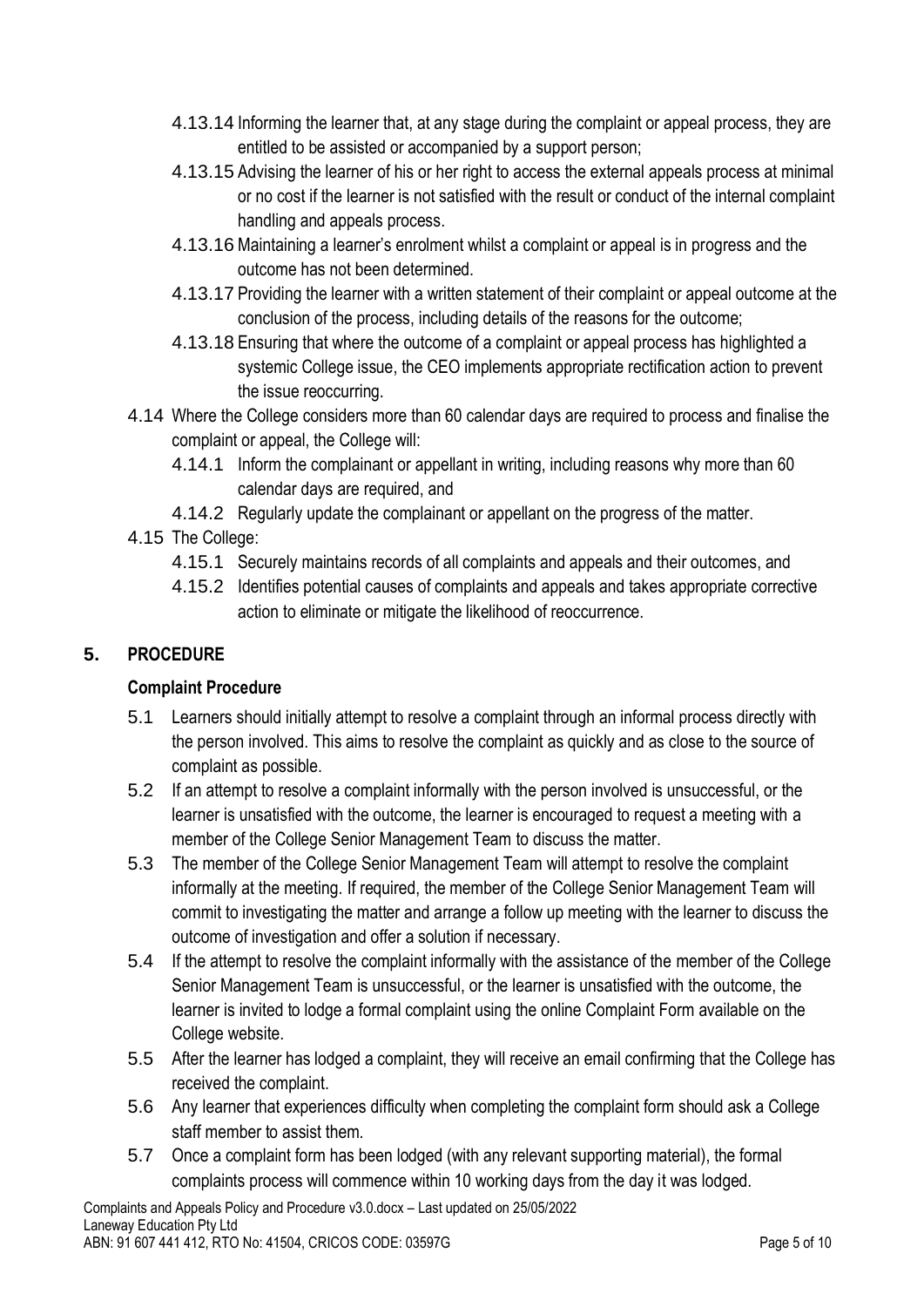- 5.8 A member of the College administration team records the complaint in the learner's file and on the College complaints register.
- 5.9 A member of the College Senior Management Team will contact the learner to arrange a formal meeting regarding the complaint. The learner will have the opportunity to formally present their case to the appropriate member of the College Senior Management Team or CEO. There is no cost to the learner to for this process.
	- 5.9.1 Only a member of the College Senior Management Team or CEO may deal with a formal internal complaint assuming they are not the subject of the complaint.
	- 5.9.2 In the event that no members of the College Senior Management Team and the CEO are eligible to address the complaint, the complaint will be directed to an external body for review at no cost to the learner.
- 5.10 During the meeting, the learner may be accompanied and assisted by a support person. This applies to any additional meetings involving the complaint.
- 5.11 The designated member of the College Senior Management Team or CEO will aim to resolve the complaint within ten working days from the commencement of the formal complaint process, unless all parties agree in writing to extend this time.
- 5.12 Within five working days of the conclusion of the internal complaints handling process, the College will inform the learner in writing of the outcome of the complaint, including associated reasons for the outcome, and of their right to an internal appeal should they be not satisfied with the result or conduct of the internal complaint handling process.
- 5.13 A record of the outcome, including reasons for the outcome, will be retained in the learner's file.
- 5.14 If any matter arising from the formal complaint indicates a systemic College issue, the CEO will be informed in writing so the matter can be used to inform the continuous improvement activities of the College.
- 5.15 If the learner does not elect to access the College internal appeals process, the College will implement the complaint outcome (as conveyed to the learner) and undertake any continuous improvement activities arising from the complaint.
- 5.16 If the learner does elect to access the College internal appeals process, they must submit their appeal by completing the online Appeals Form available on the College website. A student must submit their application for an internal appeal within 20 working days of receiving the complaint outcome. Applications received after this time will not be processed.
- 5.17 Once a valid and completed internal appeals form is received from a learner, the appeals process is commenced.

## <span id="page-5-0"></span>**Internal Appeal Procedure**

- 5.18 Learners who are not satisfied with the result of a complaint or conduct of the complaint handling process, or an assessment or general college decision, are able to appeal the decision.
- 5.19 Prior to lodging a formal internal appeal, the learner is encouraged to request a meeting with a member of the College Senior Management Team to discuss the matter.
- 5.20 The member of the College Senior Management Team will attempt to resolve the appeal informally at the meeting.
- 5.21 If the attempt to resolve the appeal informally with the assistance of the member of the College Senior Management Team is unsuccessful, or the learner is unsatisfied with the outcome, the learner is invited to lodge a formal internal appeal using the online Appeal Form available on the College website.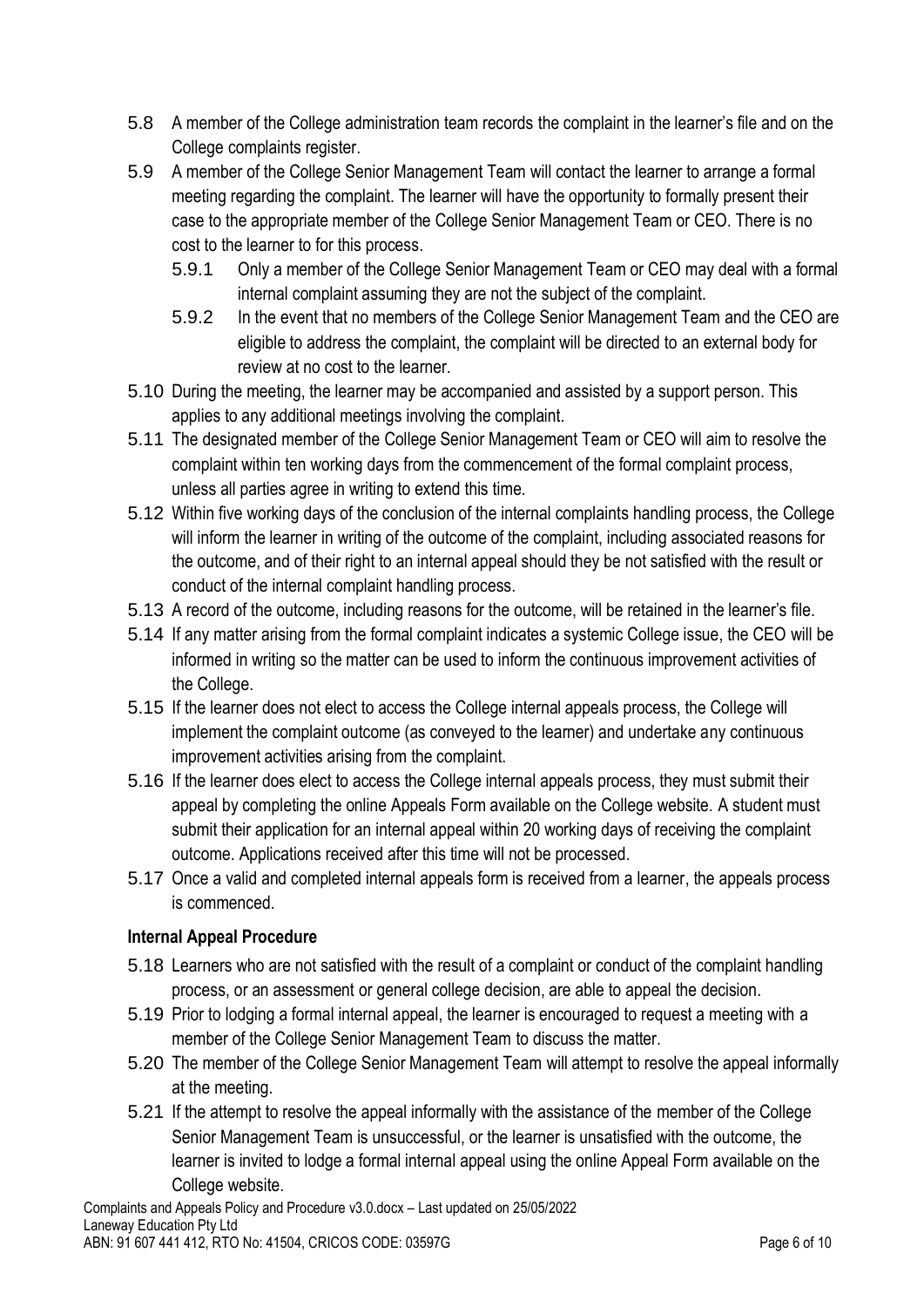- 5.22 If the learner lodges an appeal using the online form, they will receive an email confirming that the College has received the appeal request.
- 5.23 Any learner that experiences difficulty when completing the appeal form should ask a College staff member to assist them.
- 5.24 Once an appeal form has been lodged (with any relevant supporting material), the formal internal appeals process will commence within 10 working days from the day it was lodged.
- 5.25 A member of the college administration team records the appeal in the learner's file and on the College appeals register.
- 5.26 A member of the College Senior Management Team, one that was not involved in the complaint management stage or the owner of the general decision the learner wishes to appeal, will contact the learner and provide them with an opportunity to submit additional information relevant to the original complaint. A meeting may also be arranged to discuss matters further. There is no cost to the learner for this process.
	- 5.26.1 Only a member of the College Senior Management Team or CEO may deal with a formal internal appeal assuming they did not make the decision that lead to the appeal.
	- 5.26.2 In the event that no members of the College Senior Management Team the Head and the CEO are not eligible to address the internal appeal, the appeal will be directed to an external body for review at no cost to the learner.
- 5.27 If a meeting is scheduled, the learner may be accompanied and assisted by a support person. This applies to any additional meetings involving the internal appeal.
- 5.28 The College will aim to resolve the appeal within ten working days from the commencement of the formal internal appeal process, unless all parties agree in writing to extend this time.
- 5.29 Within five working days of the conclusion of the internal appeal handling process, the College will inform the learner in writing of the outcome of the appeal, including associated reasons for the outcome, and of their right to an external appeal should they be not satisfied with the result or conduct of the internal appeal handling process.
- 5.30 A record of the outcome, including reasons for the outcome, will be retained in the learner's file.
- 5.31 If any matter arising from the internal appeal indicates a systemic College issue, the CEO will be informed in writing so the matter can be used to inform the continuous improvement activities of the College.
- 5.32 If the learner elects to access the external appeals process, they must inform the College in writing within 7 working days of being informed of the outcome of the internal appeal so that the learner's enrolment may be maintained until the process is concluded.
- 5.33 A record of the appeal is recorded in the learner's file.

## <span id="page-6-0"></span>**External Appeal Procedure**

- 5.34 Learners that are unsatisfied with an outcome of an internal appeal, are invited to lodge a formal request for an external appeal using the online Appeal Form available on the College website.
- 5.35 If the learner lodges a request for an external appeal using the online form, they will receive an email confirming that the College has received the external appeal request.
- 5.36 Any learner that experiences difficulty when completing the appeal form should ask a College staff member to assist them.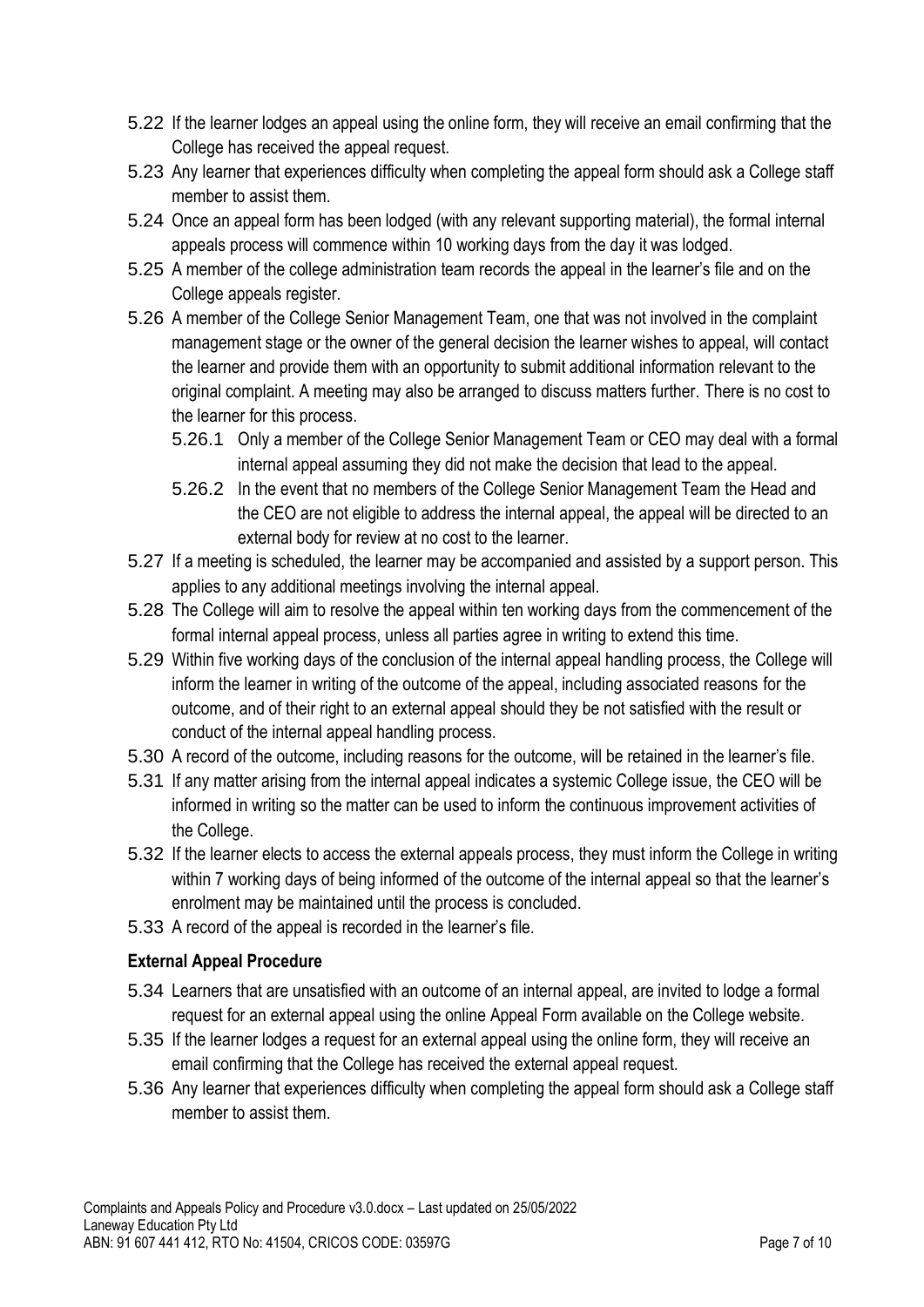5.37 Once an external appeal form has been lodged (with any relevant supporting material), a member of the College Senior Management Team will refer the external appeal to one of the following external independent third parties for resolution:

#### **Domestic Learners**

#### **The cost of mediation is to be shared equally between the parties involved in mediation.**

Resolution Institute (Mediation Process) Level 1 and 2 13-15 Bridge Street Sydney NSW 2000 Phone: +61 2 9251 3366 Freecall: 1800 651 650 Email: [infoaus@resolution.institute](mailto:infoaus@resolution.institute) Website[: https://www.resolution.institute](https://www.resolution.institute/)

#### **VET Student Loans - Commonwealth Ombudsman –**

**There is no cost to the learner for this process**. Melbourne Office: Level 6, 34 Queen Street Melbourne VIC 3000

Sydney Office: Suite 2, level 16 580 George Street Sydney NSW 2000 Phone: 1300 362 072 (option 2) Email: VET@ombudsman.gov.au Website[: https://vet.ombudsman.gov.au/making-a-complaint](https://vet.ombudsman.gov.au/making-a-complaint)

#### **International Learners –**

#### **There is no cost to the learner for this process**.

Commonwealth Ombudsman Suite 2, Level 16 580 George Street Sydney NSW 2000, or Level 6, 34 Queen Street Melbourne VIC 3000 Phone: 1300 362 072 (Calls from mobile phones at mobile phone rates) Phone International: +61 2 6276 0111 Website[: http://www.ombudsman.gov.au/](http://www.ombudsman.gov.au/)

- 5.38 The external independent third party will manage the external appeal process through to completion.
- 5.39 If a learner elects to lodge an external appeal, it has the following effect on their enrolment: 5.39.1 If the appeal is against the College's decision to report the learner for: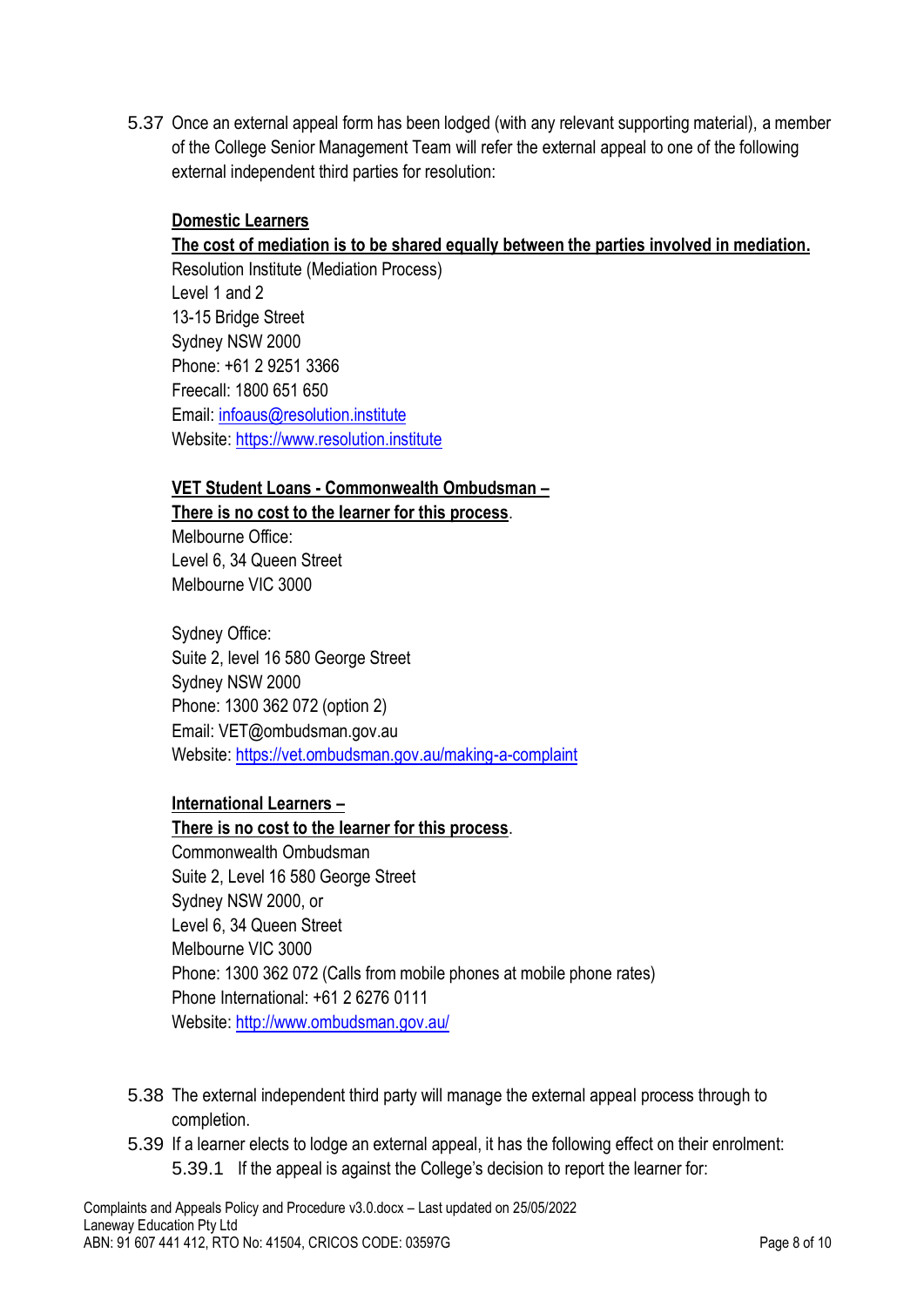- a) Unsatisfactory course progress, or
- b) Unsatisfactory attendance

The College must maintain the learner's enrolment (i.e. not report the learner for unsatisfactory progress or attendance) until the external appeal process is complete and has supported the College's decision to report. The College must wait for the outcome of the external appeals process in this case as reporting a learner for unsatisfactory progress or attendance may result in cancellation of the learner's visa.

- 5.39.2 If the appeal is against the College's decision to:
	- a) Defer or suspend a learner's enrolment due to misbehaviour, or
	- b) To cancel the learner's enrolment

The College only needs to await the outcome of the internal appeals process (supporting the College) before notifying the Department of Education through PRISMS of the change to the learner's enrolment. Once the Department of Education has been notified of a deferment, suspension or cancellation of a learner's enrolment, the learner has 28 days in which to:

- c) Leave Australia,
- d) Show the Department of Home Affairs (formerly the Department of Immigration and Border Protection) a new Confirmation of Enrolment (CoE), or
- e) Provide the Department of Home Affairs with evidence that he or she has accessed an external appeals process.
- 5.39.3 For all other scenarios, the College will maintain a learner's enrolment until the external appeals process has been completed.
- 5.40 During this stage, the learner may be accompanied and assisted by a support person and at the learner's cost.
- 5.41 The relevant external independent third party will inform both the College and the learner in writing of the outcome of the review, including associated reasons for the decision.
- 5.42 Following the receipt of the review outcome of the external appeal by the independent third party, the College will immediately implement the decision, convey the outcome to the learner, place a copy of the documentation on the learner's file, and undertake any continuous improvement actions arising from the decision, where applicable.
- 5.43 Nothing in this policy and procedure inhibits a learner's rights to pursue other legal remedies. Learners are entitled to resolve any dispute by exercising their rights to other legal remedies.

## <span id="page-8-0"></span>**6. RESPONSIBILITIES**

6.1 Laneway Education implements a RASCI Responsibility Matrix to assign and display responsibilities of individuals to carry out a process within the organisation.

|               | 叵 | ŏ<br>$\overline{\sigma}$<br><b>Head</b><br><u>_</u> | Product<br>$\phi$<br><b>Head</b> | Enrolment<br>Administration<br>oordinator<br>loug | <b>Members</b><br>Enrolment<br>Administration<br>eam<br><b>pus</b> | rainers and<br>SSessors<br>⊲<br>e e | <b>Members</b><br>xperience<br>Student<br>eam | Team<br>Members<br>Growth | <b>Due</b><br>Qualit<br>ccreditation<br>ssurance<br>Director:<br>✓<br>⋖ |
|---------------|---|-----------------------------------------------------|----------------------------------|---------------------------------------------------|--------------------------------------------------------------------|-------------------------------------|-----------------------------------------------|---------------------------|-------------------------------------------------------------------------|
|               |   |                                                     |                                  |                                                   |                                                                    |                                     |                                               |                           |                                                                         |
| $\frac{R}{A}$ |   |                                                     |                                  |                                                   |                                                                    |                                     |                                               |                           |                                                                         |